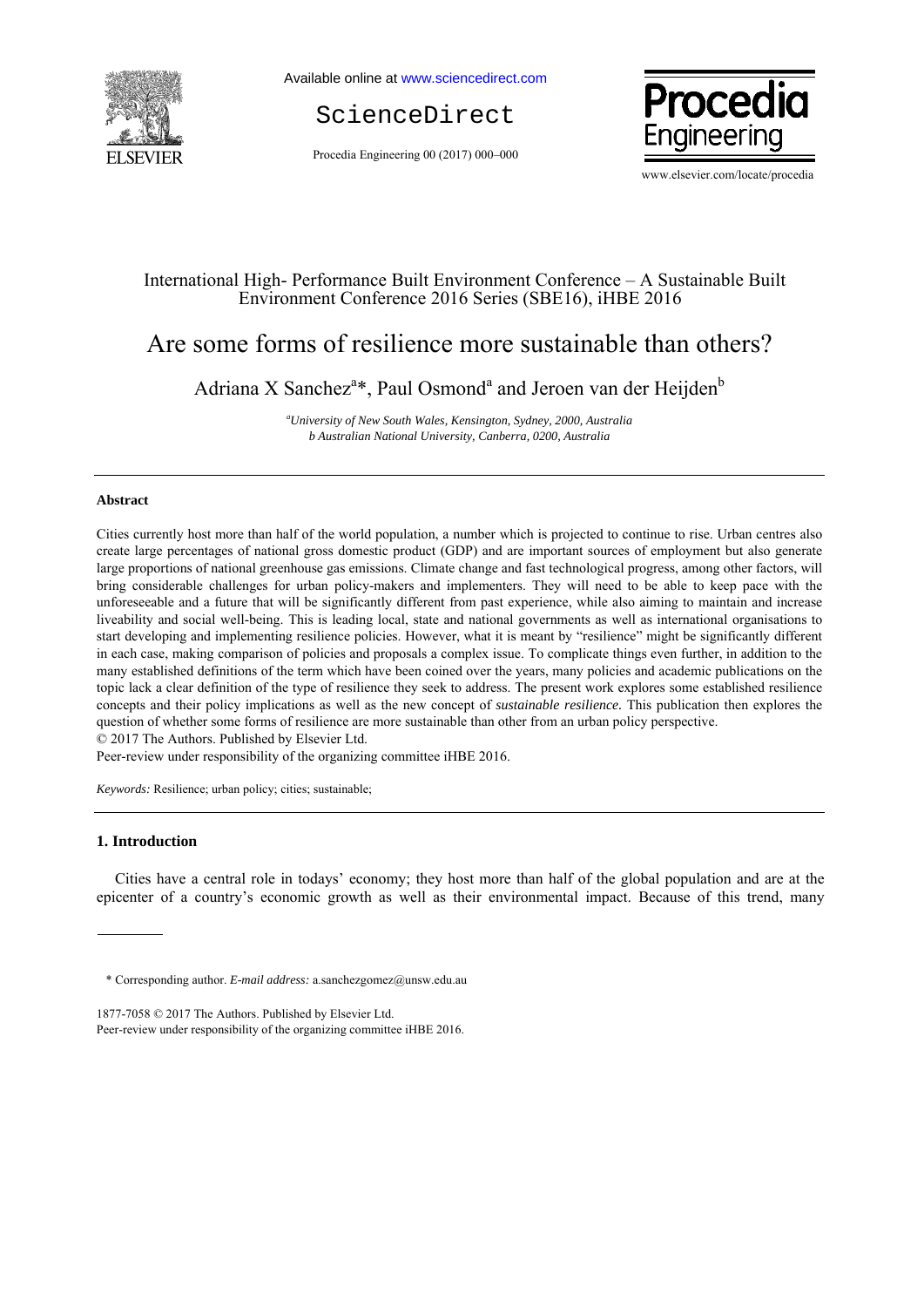organizations around the world, including government and non-governmental organizations, have started focusing their attention on cities, their impact and their ability to survive [1]. Within this context, the word *resilience* is increasingly used in policies, government programs and other urban initiatives. However, its meaning may be different for each of those policies or initiatives. This is supported by extensive literature reviews such as Meerow et al. [2] and Manyena [3] that found 25 and 12, respectively, distinctly different concepts of resilience.

With such a wide range of definitions for a term that is becoming increasingly prominent in urban policy, this publication asks the question: *are some forms of resilience more sustainable than others?* At first glance, this question may seem like an oxymoron. To many, resilience is sustainable by definition. The literature however suggests otherwise. Sanchez et al. [4] proposed four main characteristics of *sustainability* when considered as an approach or abstraction: adaptive/dynamic; sustained/persistent; preventive/proactive, and holistic. Within a resilience and policy context, this helps deconstruct the original question to analyse both policy and literature. Are the authors or policy-makers striving or advocating for an adaptive/dynamic system? Are they advocating for a form of resilience that can be sustained over the long-term? Are they taking a proactive approach with a focus on longterm futures or are they promoting a reactive one? Are the views of the issues and system holistic or do they have a narrow focus?

The following sections will explore this topic within a policy context based on a literature review. It will then examine some of the main criticisms made by the literature about the ability of policy to create or promote forms of resilience that can endure or be sustained over the long term. It then seeks to answer the question, if there are some forms of resilience that are more sustainable than other, are they being used for policy development? And if not, why?

#### **2. Methodology**

This paper presents the early findings from an initial thematic analysis and review of published resilience literature within an urban policy context. The inclusion criteria were: academic and policy papers and book chapters discussing urban resilience, sustainability thinking, resilience thinking, sustainable resilience, proactive resilience, and resilience and climate change policy; papers published in English; and papers published since 1970. This initial literature review included 74 references. The initial search was done through Google Scholar, Scopus and the UNSW Library Catalogue, however it was then extended based on references found in relevant publications. The four overarching values or principles of *sustainability as an approach* proposed by Sanchez et al. [4] were used to catalogue and analyse the literature about resilience concepts and resilience policy. This led to a classification of resilience concepts according to the range of disturbances they focus on and whether they focus on short-term or long-term futures.

Within the context of this research, policies are understood as the positions taken and articulated by government and other organizations that recognize a problem and state, in general terms, the actions to be taken to address the problem [5]. These are composed of a set of objectives, targets, instruments and agents [6]. Within the context of this research the term urban is understood as a system formed by a conglomeration of ecological, social and technical components. These form socio-technical, socio-ecological and eco-technological networks, where each component and their networks are dynamically changing and interacting with each other in often unpredictable ways. This concept builds on the characterisation of urban systems provided by Meerow et al. [2].

#### **3. Resilience as a concept**

There is a growing body of literature about what resilience means for ecosystems and more recently urban settlements. The academic literature has been particularly prolific in providing different interpretations of the term. A recent literature review analyzed 172 resilience studies and found 25 distinct definitions of the term. Half of the definitions were centered on a specific threat and 40 percent focused on a static (single-equilibrium) view of resilience [2]. Even within disaster-focused resilience literature there is a range of definitions. Manyena [3] for example was able to separate 12 definitions.

Besides academic authors, international organizations such as the World Bank, United Nations and the Rockefeller foundation as well as local and national bodies such as Australia's Resilience Task Force and the New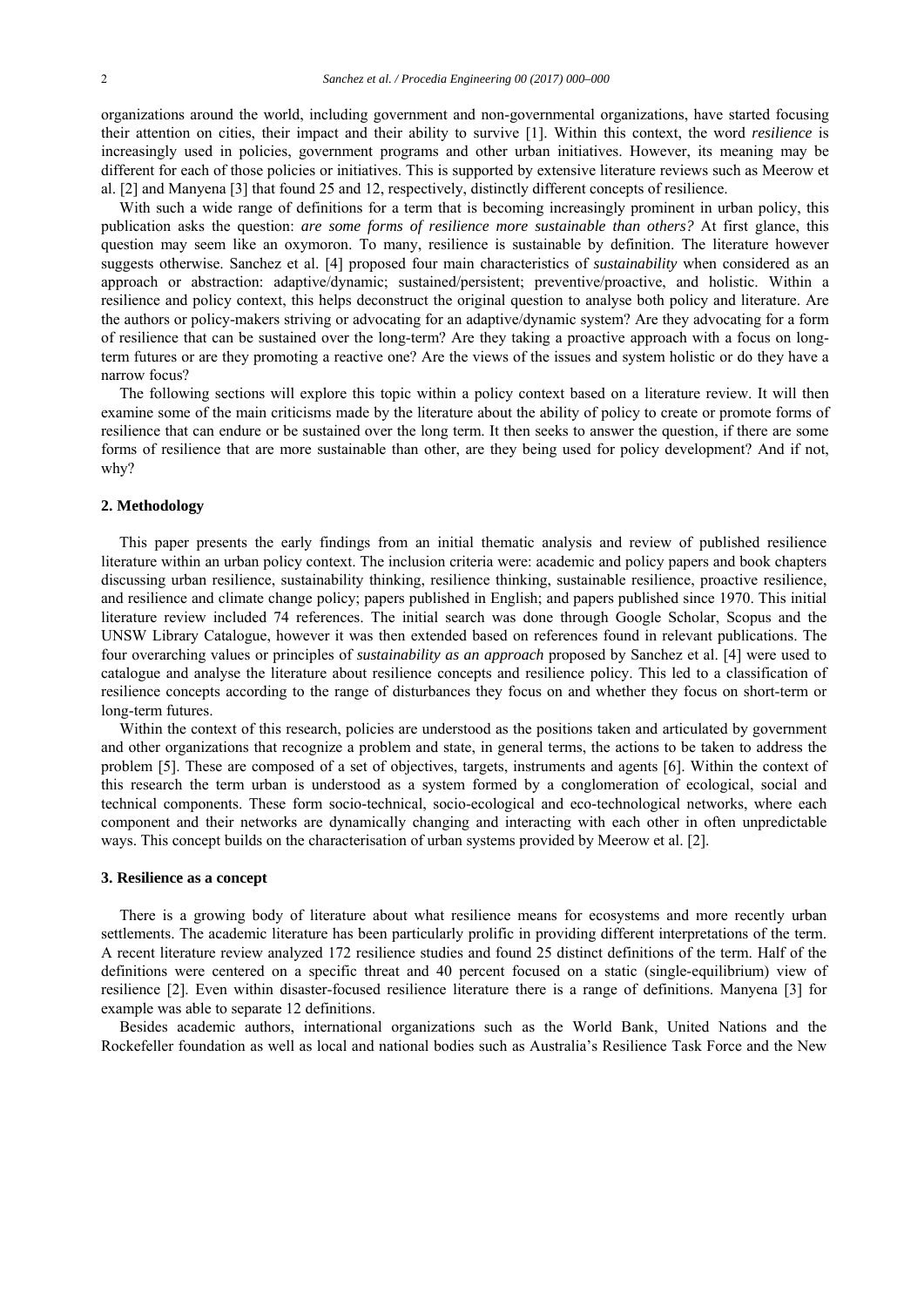York City Special Initiative for Rebuilding and Resilience are also promoting the idea of more resilient cities [7, 8, 9, 10, 11]. However, these efforts are guided by different interpretations of the term *resilience*.

Going back to the original meaning of the word, the term entered the English language in the early  $19<sup>th</sup>$  century referring to "the ability to recover from adversity" and later to describe "strength and ductility of steel beams" [12]*.*  In 1973, the concept was introduced to the ecological literature. Within this field, the most successful definition is perhaps that published by C.S. Holling who applied it to ecosystems and highlighted the implications for resource management [13]. Over the last 40 years this concept has continued to evolve into a number of types of resilience applied to different scopes. However, what often seems to be missing in the literature is an exploration of what these different interpretations mean in terms of policy development and evaluation. From an academic perspective, the question could also be asked as to whether the diverse nature of challenges faced by different cities and their local context are driving the understanding of resilience rather than resilience-thinking driving the way that the challenges are addressed.

When urban resilience policies are studied, many are based on either engineering or ecological resilience concepts. Both approaches are equilibrium-based concepts that focus on the ability of cities to bounce back after a shock event to a "normal" or equilibrium state [13]. The implication of using this type of concept is that resilience policy also tends to be reduced to emergency response with an emphasis on short-term damage reduction and recovery. This tendency may be driven by the perception of the challenges presented to cities and the windows of opportunities they represent [14]. The question now posed is whether this approach will be suitable to address, in a sustained manner, the diverse range and scales of challenges urban settlements will have to face over the coming decades. Many of these will involve chronic stress in addition to shock events. Shock events may also become difficult to predict and, when they strike, the question remains of whether the smartest choice is to "return to normal", and what "normal" means. Klein et al. [15] for example highlight that if a city experiences disaster, this means that the original state was vulnerable to it and therefore should be an undesirable state to go back to because it would perpetuate this vulnerability. On the other hand, when policies focus only on one type of stress, we could also ask: are we missing an opportunity to leverage public funds for more integrated resilience policies that address a wider range of stresses? And, should we be addressing the source as well as the consequences?

A different approach to resilience has however been gaining momentum in academic and policy literature in recent years. This is a socio-ecological systems approach which is based mainly on three aspects: (i) being able to absorb disturbances while remaining within a "normal" or acceptable state; (ii) capacity to self-organise; and (iii) being able to build capacity for learning and adaptation [16]. This concept acknowledges that cities are complex systems which are constantly changing in an often unforeseeable way. Although not a core characteristic of the concept, it also sometimes includes technology as an important influencing aspect which can be positive or negative. Most literature on this area however often fails to consider dynamic technological changes and interactions with emerging socio-technical systems [17]. It also raises the same question of what "normal" or "acceptable" means [14].

Similar in some aspects and sometimes used as a synonym to socio-ecological resilience, evolutionary resilience has also begun to take hold relatively recently. This concept also challenges the idea of the existence of an equilibrium and advocates for understanding cities not only as complex but also as dynamic and constantly changing systems. In terms of policy this concept implies seeing recovery as an opportunity to re-build the city into an optimized or improved system. It presents resilience as a continually changing process rather than an end-objective. As with socio-ecological resilience, this concept focuses on disturbances which can be chronic slow stresses or acute rapid shocks [14]. This concept, however, also falls short by not accounting for the dynamic role of technology within cities and only highlights disturbances as opportunities rather than taking a more coordinated proactive approach to risk mitigation and adaptation within the urban planning context.

Bosher's 2008 book [18] is perhaps one of the first publications found in this research where a resilient built environment is explored in detail. This publication was later used to develop the built-in resilience concept, which is defined as "a quality of a built environment's capability (in physical, institutional, economic and social terms) to keep adapting to existing and emergent threats" [19]*.* This concept focuses on the idea of intuitively and proactively coping with dynamic changes. Bosher's is an interesting concept because it explores practical implications of resilience thinking for built environment practitioners. Supporters of this term for example suggest a mix of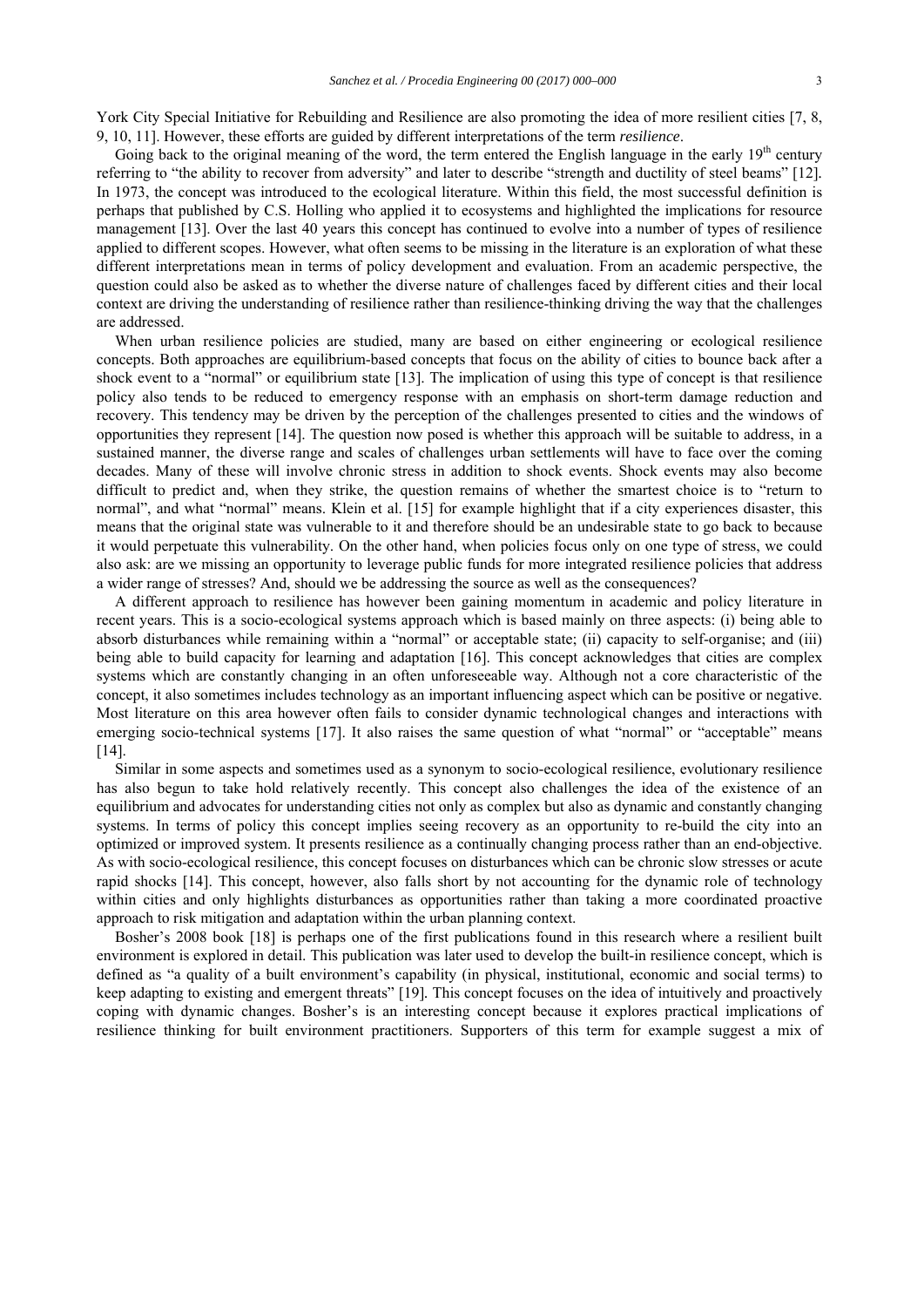structural and non-structural solutions to operationalize the concept while acknowledging the difficulties of doing so due to the complexity of the task. Another interesting implication of built-in resilience is the interpretation that discussing disasters as "natural" can be counterproductive in policy development because it "absolves many stakeholders from blame" [20]*.* This opens the door for mitigation to be considered as part of resilience more broadly and has led others to advocate for more integrated and proactive resilience planning. However, when studying Bosher's original concept, this focuses on withstanding, recovering and mitigating extreme hazards, which limits the scope by not including chronic stress. Although Bosher [18] briefly explores social long-term stress such as economic downturn, this is only framed within the context of how it impacts the outcomes of extreme events. The literature about built-in resilience then also tends to focus only on disasters. See for example [19], [20] and [21].

There have been other concepts of resilience discussed briefly in the literature that have tried to reflect more enduring forms of resilience. Examples include "stable resilience", which relates to the ability to avoid falling into "uncontrolled vulnerability" after a shock event happens [22]; "progressive resilience", which builds on evolutionary resilience to include anticipatory and holistic approaches to achieve long-term goals rather than focusing on short-term programs [23], and "climate resilience" which focuses on mitigation and adaptation to climate change effects [24]. However, these have not been greatly explored in terms of how they can be operationalized into comprehensive policies and in the case of climate resilience, its narrow focus limits its application to a single source of stress.

Different resilience concepts also have significantly different policy implications. For example, the series of earthquakes that affected Christchurch in 2010-11 destroyed most of its central business district and large sections of residential suburbs. This created material losses equivalent to almost 20% of New Zealand's GDP in addition to human losses [25]. If the local government had applied an equilibrium-based approach to resilience, the strategy would have been to recover as quickly as possible to return to the same configuration as prior to the earthquake. A socio-ecological resilience would lead it to also include adaptation initiatives so the rebuilding effort would make the city more tolerant to future disturbances, by for example changing building codes.

An evolutionary resilience approach would probably challenge the idea of rebuilding the city as it was and take a long-term view. This could for example lead them to lean towards a new configuration which could increase the tolerance of the city to a range of disturbances and improve other aspects such as livability. The new plan could for example create multiple central business districts (CBDs). This could in turn lead to more residential areas being within walking distance of commercial areas while also ensuring that if a new disaster event of similar intensity occurs 70% of the city's productivity does not disappear overnight. Built-in resilience would probably have focused on assessing the seismic vulnerability of the building stock and initiating a retrofitting and construction strategy that included seismic design features before and after the event. In reality, the original Christchurch Central Recovery Plan was mostly aligned with an evolutionary approach to resilience. This plan included a new configuration divided into a compact "core" surrounded by a "frame" as well as new regulatory changes to the zoning and building codes [26]. This is however a long-term plan and the final outcomes will likely depend on political changes and social sentiment.

More recently, Sanchez et al [4] proposed a characterization of the term "sustainable resilience" which could also be called "enduring resilience". This concept expands socio-ecological resilience to include technological networks and their interactions with social and ecological networks, as well as include short, medium and long-term mitigation. It is characterized by a sustained, proactive and coordinated approach to resilience policy implementation. This work aimed to fill the gaps outlined above in other concepts by focusing on characteristics that are highlighted in the literature as underpinning forms of resilience which can be sustained in the long term. After a systematic literature review Meerow et al. [2] independently came to the same conclusion regarding the gaps in current concepts. Importantly though, Sanchez et al.'s work focuses on urban policy and is expected to continue to focus on how to operationalize this concept. They also propose that in order to achieve this goal, the policies that underpin resilience efforts must themselves be resilient and are working on developing a practical framework to achieve this goal.

Going back to the Christchurch example, a sustainable resilience approach would focus on the outcomes as well as the process and policy structures involved in the ensuing strategy development and implementation. In the aftermath of the 2010-11 earthquakes there was, at first, a significant level of participation and collaboration at the grassroots level to develop plans for recovery [27]. However, the institutional capacity of the Christchurch local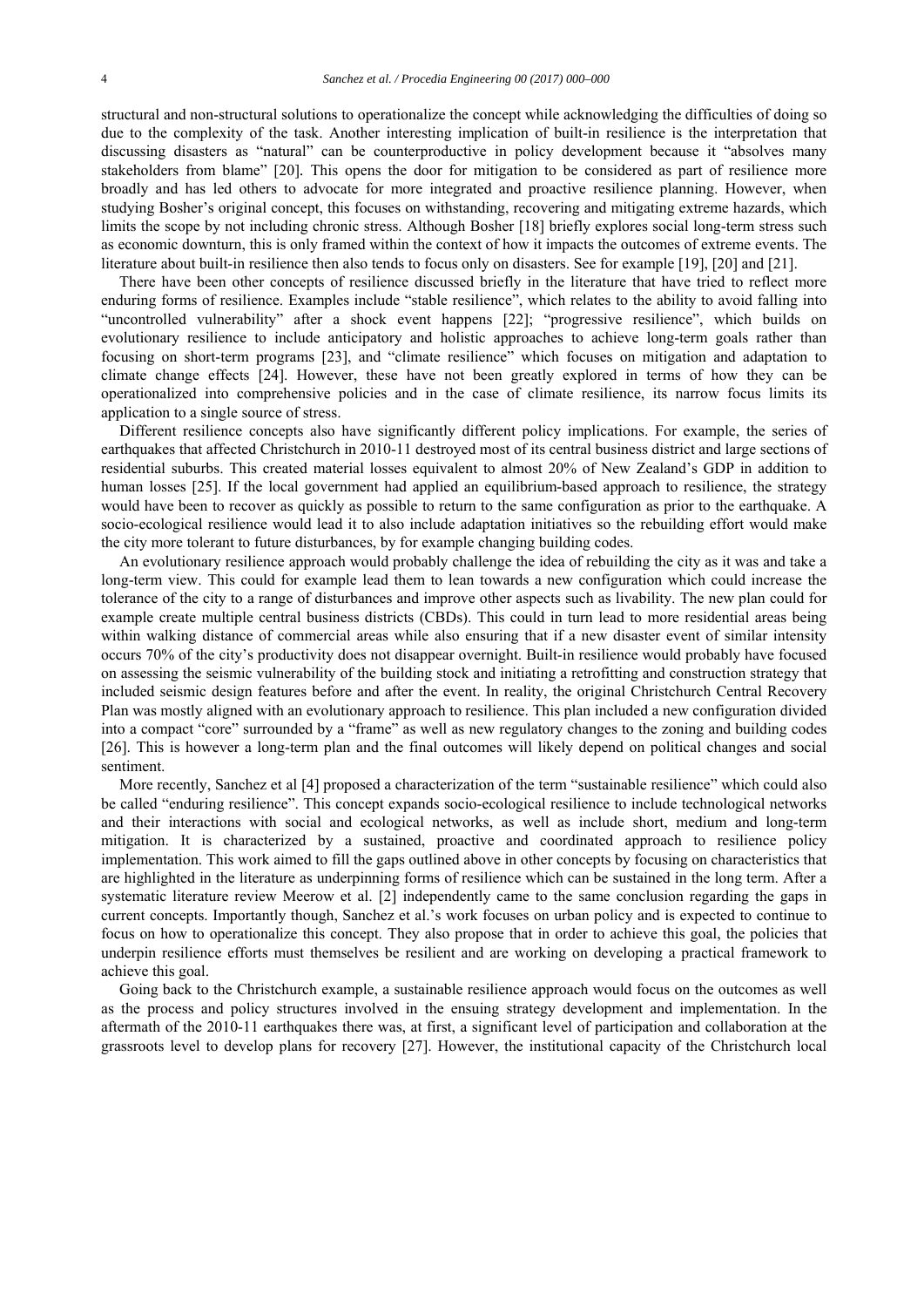councils was deemed insufficient to cope with the recovery task which led the Central Government to establish the Canterbury Earthquake Recovery Authority (CERA). While the intent was in line with a holistic approach to urban planning and aimed to developed a well-coordinated and efficient recovery strategy, the way CERA was implemented undermined this intent. CERA was given nine months to develop their strategy for a five year mandate, after which their wide range of powers would be transferred to pre-existing agencies [28]. CERA has been heavily criticized for marginalizing "the role of locally elected urban authorities in re-planning the city", eroding institutional memory, disrupting pre-existing lines of communication, and weakening "effective public accountability and scrutiny" [29]*.* CERA has also been criticized due to its lack of independence from the Central Government's political agenda, being top-down, centralized and highly bureaucratic, which could be argued are characteristics that arose due to how it was created. The Institute for Governance and Policy Studies based in Wellington also concluded that the decision to structure CERA the way it was established was likely driven by the Cabinet's perception of political and fiscal risk. In addition to this, there were concerns about whether appropriate governance arrangements had been established to ensure integrated, well-coordinated and well-informed (with the right input) recovery activities over the longer term. Lack of coordination and communication across actors have also been reported as hindering implementation [28].

In short, although the initial policy approach chosen by New Zealand in the aftermath of the earthquakes was in line with sustainable resilience principles, in that it aimed to drive coordinated, holistic and long-term change, its implementation fell short by leaving key actors out of the process and therefore undermining the coordination effort and its long-term implementation. If a sustainable resilience concept had been used, one of the main outcomes would have probably been a process that aimed to have a long-term coordinated and cohesive approach to the strategy development and implementation that also took into consideration other sources of stress besides earthquakes. This would necessitate the inclusion of those parties that are closest to the community such as local councils and NGOs, as well as infrastructure agencies and other actors. In addition to the policy structures, sustainable resilience would require a proactive approach to short, medium and long-term risk mitigation. Within the long-term scope, recent studies have found that sea level rise projections for Christchurch and many other NZ coastal cities will significantly increase the risk of liquefaction, which worsen the impact of the 2010-11 earthquakes [30]*,* as well as bring other problems. This connection between climate change and intensifying outcomes from earthquakes and other stresses would mean that the new strategy under a sustainable resilience approach would also need to consider a proactive approach to climate change mitigation. Finally, in terms of implementation, sociotechnical networks and the way they dynamically change would also need to be considered as both part of the solution and the challenges yet to face. This could for example include the development of platforms that allow individuals at all levels of decision-making to access the information they require to make better decisions or the use of social media and data mining techniques to create both passive and active forms of engagement. The Resilient Christchurch program has recently published their resilience strategy for greater Christchurch and are actively working with CERA to address some of the issues highlighted above [27]. How these two policy structures work together to progress towards more holistic and sustainable forms of resilience is however yet to be seen.

**Error! Reference source not found.**Figure 1 graphically illustrates an estimate of how resilience concepts could be catalogued in terms of their time preferences and the types of events commonly discussed in the associated literature. It also provides an example of how the concepts discussed earlier could be mapped.



Shock events

Fig 1 Resilience concept based on the time preference and types of events commonly associated to them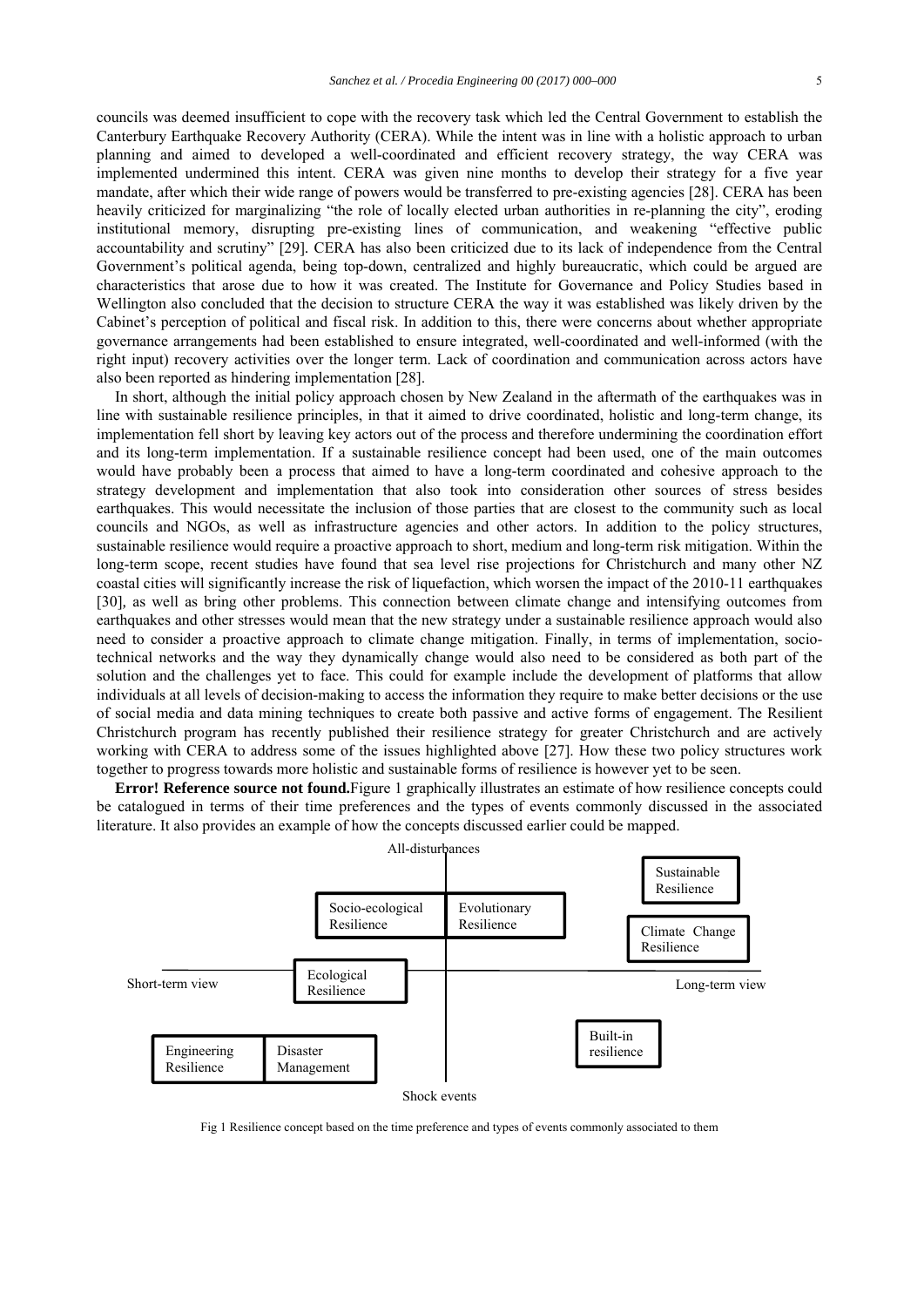In addition to different types of resilience concepts, there are also different scopes to which they can be applied. Within the urban settlement context these concepts can for example be applied to the built environment or urban communities. Built environment resilience refers to man-made structures that provide the setting for human activity [31]. Community resilience on the other hand often refers to the resilience of the inhabitants of a human settlement (individually or as a group) and their social constructs. Literature about this topic often discusses issues such as government, economy and well-being. Norris et al. [32] define it in terms of four key characteristics: economic development, social capital, information and communication, and community competence.

Each scope also has significantly different implications for the development of urban resilience policy. For example, an engineering built environment resilience approach could aim to restore critical infrastructure to a functional state as quickly as possible. An engineering community resilience approach may on the other hand drive policy which aims to ensure that economic and social activities can be restored as quickly as possible. Thus, while one policy may focus on infrastructure recovery plans the other may focus on social outcomes such as economic recovery.

These two scopes are often combined within new descriptions of resilience used for policy development. For example, the Rockefeller foundation city resilience framework uses an expanded socio-ecological resilience concept which combines both built environment and community aspects [11]. This program includes globally and regionally influential cities such as Bangkok, London, New York, Paris, Singapore and Sydney [33]. The U.S. Resilience Project on the other hand, takes a tailored evolutionary resilience approach that has a clear focus on community resilience. While concentrating only on shock events, it sees them as opportunities to increase "productivity gains, customer satisfaction and shareholder value". It also proposes that in order to increase resilience the actions must focus on members of the community (employees and critical stakeholders) [34].

#### **4. Sustainability of resilience policies**

Davoudi [35] argues that many resilience policies being established are in fact driving a new form of "resilient urbanism". Focused on short-term emergency response and driven by the goal of quickly returning to a state of equilibrium after a sudden external shock, these policies often pay insufficient attention to chronic long-term stress sources. Moffat [36] refers to this phenomenon as the result of having "high time preferences", which means valuing the present above the future. This trend, he argues, generates a perception of time which is incompatible with cycles that shape civilization and devalues the key idea of resilience. Civilizations are formed over long periods of time and focusing on short-term "wins" may threaten our long-term survival. Moffat goes further to say that "until time preferences change, progress towards resilience will be very slow, regardless of changes to public policy or technical expertise" [36].

Hassler and Kohler [37] highlight these strategies driven by high time preferences as "anticipatory". They are commonly based on a centralized governance system, characterized by low levels of flexibility and capacity to learn. They argue that when the context of the system is defined by uncertainty, these strategies may lead to higher levels of vulnerability in the long-term. In such context, they contend, a resilience strategy based on integrating design rules that develop capacities to cope with uncertainty and learn from experience is better suited to ensure the persistence of the system, even if this means transformation.

Urban transformation may happen voluntarily or accidentally and can lead to unsustainable conditions too. Pickett et al. [38] add that strategies to avoid such outcomes would require active engagement in setting long-term goals, identifying resilience mechanisms that can help achieve those goals, and designing and managing for adaptive capacity. This long-term horizon for city planning makes clear the level of uncertainty about possible sources of risk and the potential for unintended lasting consequences of today's actions. This is what Moffat [36] has called the "dark side of sustainability". Understanding the city in these terms requires an integrated and coordinated new form of urban intelligence. The starting point of Canada's CitiesPlus program for example was to develop a sustainability plan for Vancouver with a horizon of 100 years. This fact eventually led to the plan being reframed so resilience characteristics would be compatible with sustainability and livability principles. This required the engagement of over 500 professionals, 18 systems' teams and a number of organizations, including the Canadian National Security Agency among others [36]. Within this long-term horizon resilience becomes a heuristic approach to dealing with epistemic uncertainty that accounts for low-probability, high-consequence events [39].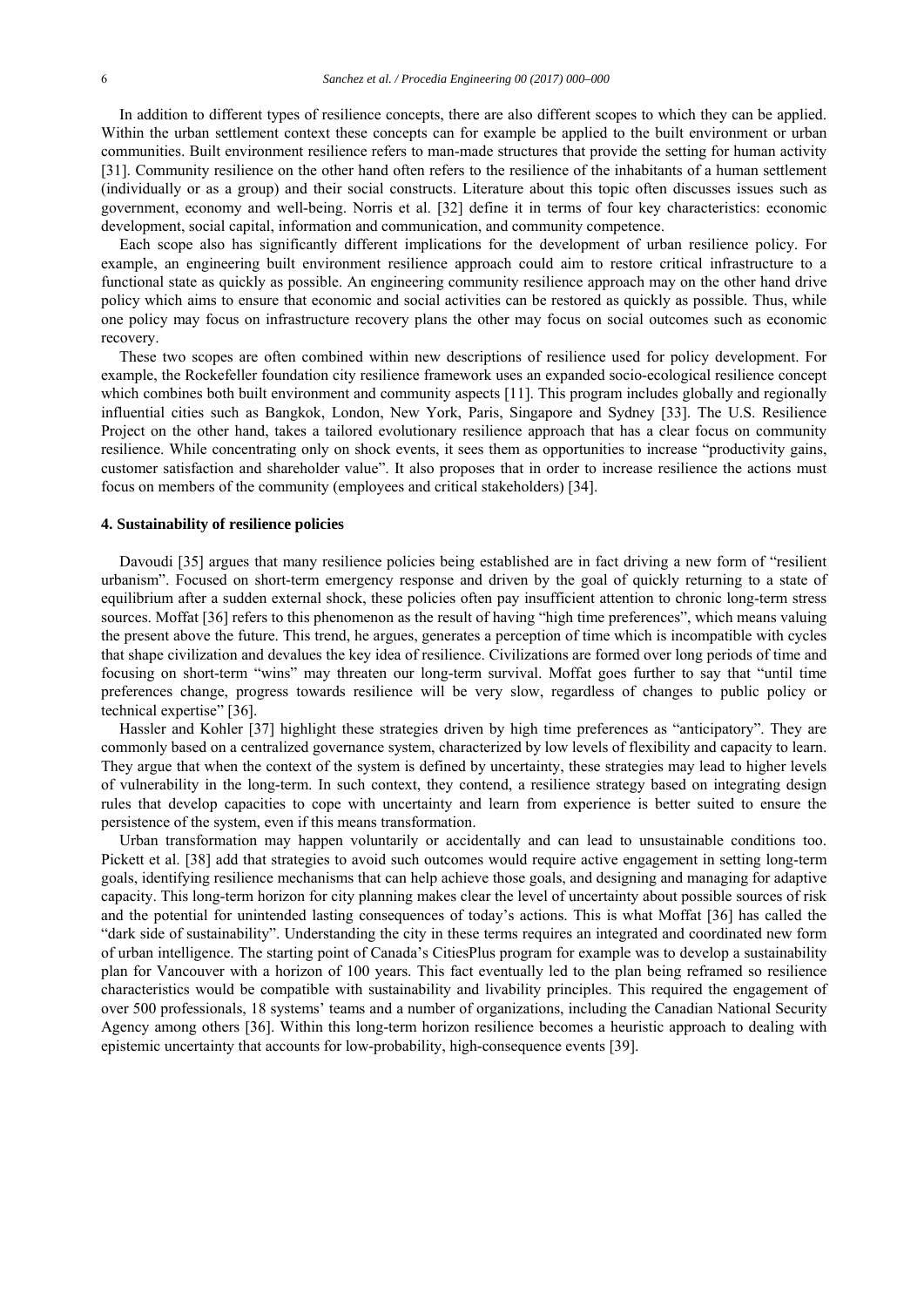Nevertheless, examples of successful implementation of holistic and progressive urban resilience policies are rather limited. Vale [23] proposes that this is due to an asymmetry of priorities between government officials and long-term resilience action. Public officials are required to focus on short and medium-term goals linked to their election cycles. This limits the incentive to establish long-term horizons and invest in resilience initiatives that proactively target the root-causes of future problems and increase the capacity to respond in real-time to challenges as they arise. Another issue may be that resilience is often only addressed through infrastructure changes. As highlighted by Poole et al. [40], this brings additional challenges due to: the need for large capital investments, cost and revenue being uncertain over the long term, the lack of market mechanisms in public infrastructure, and pathdependency and irreversibility of investment.

Even from an adaptation-only point of view, current policies commonly take reactive approaches. These are here argued to be unsuitable to deal with complex long-term problems, such as a changing climate, because they are based only on past experience of punctual threats and incomplete information about future trends. A study of two surveys sent to all Norwegian municipalities for example found that the key factor that was common to municipalities with flood adaptation policies was that they had already experienced extreme events. This research further highlighted that a more proactive adaptation process could be facilitated by multi-level governance frameworks [41]. Dovers and Handmer [42] add to this that policy choices made based on proactive forms of resilience would necessarily focus on "multiple and shared-source responses and multi-disciplinary and crosssectoral work*"*. They however also caution about the challenges associated with such an approach due to current institutional arrangements having had evolved without considering the interdependencies across the networks that form human settlements.

#### **5. Conclusions**

In conclusion, there are a number of concepts of resilience used for urban policy development that are characterized by different time preferences and perceptions of the urgency of addressing future challenges, among other factors. Reactive, short-term and narrow-focused resilience policies are proposed to be unsuitable to deal with the uncertainty associated with long-term urban development and therefore unsustainable. Without a proactive approach to addressing the root-cause of future challenges there is the risk of investing in dangerous trade-offs that will limit the ability of the new generation to cope with the consequences of present resilience action. The challenge is then to find an understanding of resilience that strikes an equilibrium between preventive and reactive action, while also achieving other social goals such as livability, equity and environmental sustainability. Future research should explore the practical implications and limitations of such an approach in an urban policy environment where, as discussed earlier, the incentive mechanisms are geared towards short-term, reactive policy with "ribbon-cutting" opportunities. In addition to this, research that can demonstrate what is at stake and the business case of adopting more sustainable forms of resilience for urban policy may have the potential to support a more systemic change.

#### **References**

- [1] C. Rosenzweig, W. D. H. S. A. Solecki and S. Mehrotra, Urban climate change context, in Climate Change: First Assessment Report of the Urban Climate Change Research Network, Cambridge, Cambridge University Press, 2011, pp. 3-11.
- [2] S. Meerow, J. P. Newell and M. Stults, Defining urban resilience: A review, Landscape and Urban Planning 147 (2016) 38–49.
- [3] S. B. Manyena, The concept of resilience revisited, Disasters 30(4) (2006) 433−450.
- [4] A. X. Sanchez, J. van der Heijden, P. Osmond and D. Prasad, Urban sustainable resilience values: Driving resilience policy that endures, in CIB World Building Congress Proceedings, Tampere, 30 May - 03 June, 2016.
- [5] S. Dovers, Environment and Sustainability Policy: Creation, Implementation, Evaluation, Leichhardt, The Federation Press, 2005.
- [6] B. Vogel and D. Henstra, Studying local climate adaptation: A heuristic research framework for comparative policy analysis, Global Environmental Change 31 (2015) 110-120.
- [7] ART, Australian resilience taskforce: Overview and functional description, Australian Resilience Taskforce, 2012.
- [8] NYC Special Initiative for Rebuilding and Resiliency, About NYC Special Initiative for Rebuilding and Resiliency, 2016. [Online]. Available: http://www.nyc.gov/html/sirr/html/report/report.shtml. [Accessed 22 January 2016].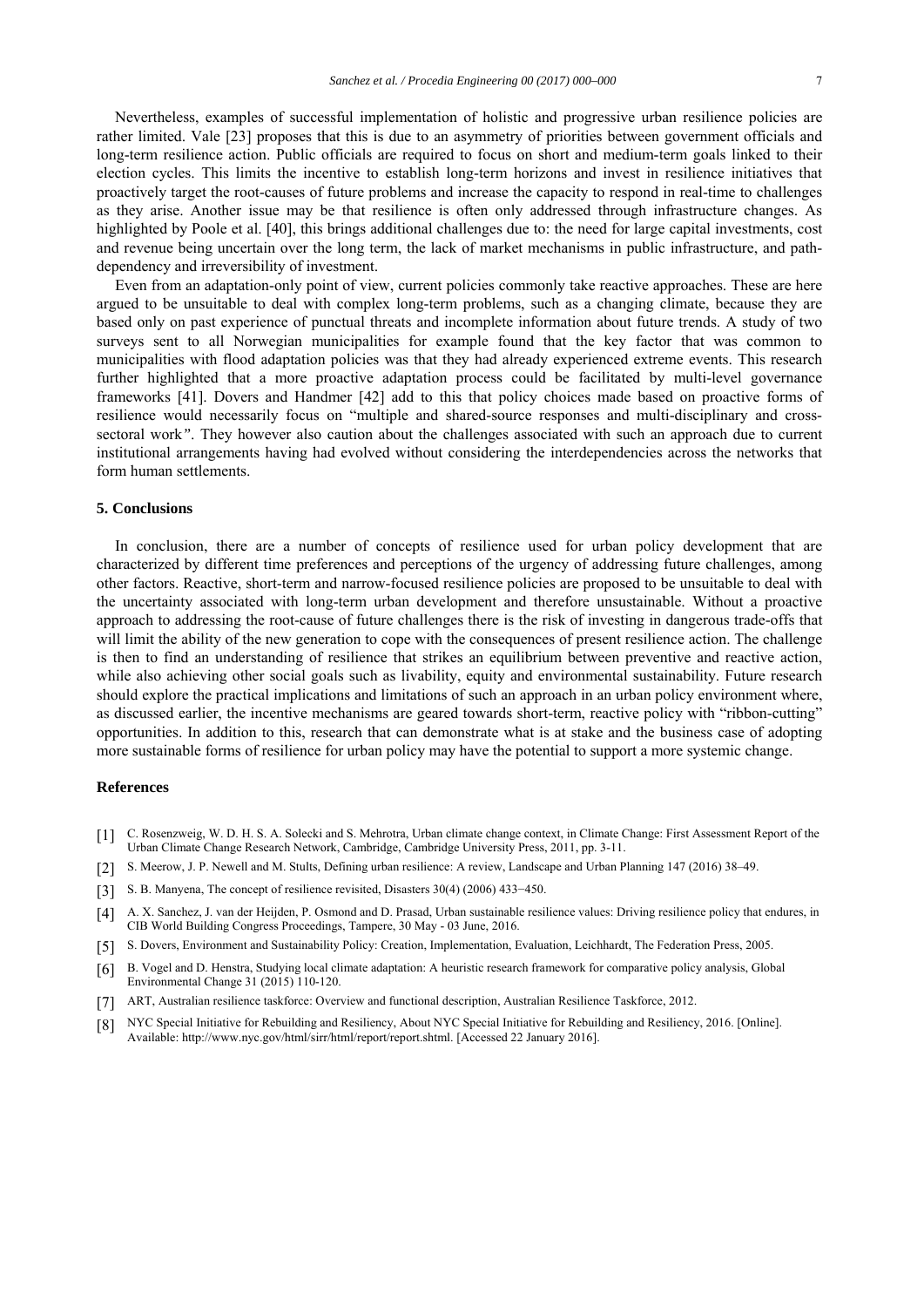- [9] United Nations Office for Disaster Risk Reduction, Making Cities Resilient, 2016. [Online]. Available: https://www.unisdr.org/we/campaign/cities. [Accessed 22 January 2016].
- [10] The World Bank, Building Resilience: Integrating Climate Change and Disaster Risk into Development, The World Bank, Washington, 2013.
- [11] 100 Resilient Cities, What is Urban Resilience?, 2015. [Online]. Available: http://www.100resilientcities.org/resilience#/-\_/. [Accessed 17 August 2015].
- [12] D. E. Alexander, Resilience and disaster risk reduction: an etymological journey, Natural Hazards and Earth System Science 13(11) (2013) 2707–2716.
- [13] C. S. Holling, Resilience and stability of ecological systems, Annual Review of Ecology and Systematics 4 (1973) 1-23.
- [14] S. Davoudi, K. Shaw, L. J. Haider, A. E. Quinlan, G. D. Peterson, C. Wilkinson, H. Fünfgeld, D. McEvoy and L. Porter, Resilience: A bridging concept or a dead end?"reframing" Resilience: Challenges for planning theory and practice interacting traps: Resilience assessment of a pasture management system in Northern Afghanistan urban resilience: What does it mean in planning, Planning Theory & Practice 13(2) (2012) 299-333.
- [15] R. J. T. Klein, R. J. Nicholls and F. Thomalla, Resilience to natural hazards: How useful is this concept?, Environmental Hazards 5(1) (2003) 35-45.
- [16] C. Folke, S. Carpenter, T. Elmqvist, L. Gunderson, C. S. Holling and B. Walker, Resilience and sustainable development: Building adaptive capacity in a world of transformations, Ambio 31(5) (2002) 437-440.
- [17] A. Smith and A. Stirling, The politics of social-ecological resilience and sustainable sociotechnical transitions, Ecology and Society*,* 15(1) (2010) 11-25.
- [18] L. Bosher, Hazards and the Built Environment: Attaining Built-in Resilience, Taylor & Francis, Abingdon, 2008.
- [19] L. Bosher, Built-in resilience through disaster risk reduction: Operational issues, Building Research and Information 42(2) (2014) 240-254.
- [20] L. S. Bosher and A. R. Dainty, Disaster risk reduction and `built-in' resilience: Towards overarching principles for construction practice, Disasters 35(1) (2011) 1-18.
- [21] L. Bosher, A. Dainty, P. Carillo and J. Glass, Built-in resilience to disasters: A pre-emptive approach," Engineering, Construction and Architectural Management 14(5) (2007) 434-446.
- [22] V. Angeon and S. Bates, reviewing composite vulnerability and resilience indexes: a sustainable approach and application, World Development 72 (2015) 140-162.
- [23] L. J. Vale, The politics of resilient cities: whose resilience and whose city?, Building Research & Information 42(2) (2014) 191-201.
- [24] R. Leichenko, Climate change and urban resilience, Current Opinion in Environmental Sustainability 3(3) (2011) 164–168.
- [25] M. Cubrinovski, D. Henderson and B. A. Bradley, Liquefaction impacts in residential areas in the 2010-2011 Christchurch earthquakes, in One Year after 2011 Great East Japan Earthquake: International Symposium on Engineering Lessons Learned from the Giant Earthquake,Tokyo, 3-4 March, 2012.
- [26] Canterbury Earthquake Recovery Authority, Central City Recovery Plan, Canterbury Earthquake Recovery Authority, Christchurch, New Zealand, 2012.
- [27] G. Watson, A. Palmer, C. Jansen, S. Vallance, T. Sturley, P. Prescott, A. Elphick, T. McBearty, N. Brunsdon, H. Lambie, J. Richards, J. Petersen, M. Eade, D. Culverhouse, S. Torstonson, P. Kingsbury, A. O'Connel, S. Brinsdon, N. Randall, N. Ogden and e. al, Resilient Greater Christchurch, 100 Resilient Cities, Christchurch, 2016.
- [28] R. Brookie, Governing the Recovery from the Canterbury Earthquakes 2010 -11: The Debate over Institutional Design; Working Paper 12/01, Institute for Governance and Policy Studies: A Research Institute of the School of Government, Wellington, 2012.
- [29] B. M. Hayward, Rethinking resilience: Reflections on the earthquakes in Christchurch, New Zealand, 2010 and 2011, Ecology and Society 18(4) (2013) 37-43.
- [30] J. L. Risken, J. G. Fraser, H. Rutter and M. Gadsby, Implications of sea level rise on liquefaction vulnerability in Christchurch, in 6th International Conference on Earthquake Geotechnical Engineering, Christchurch, 1-4 November, 2015.
- [31] U. Hassler and N. Kohler, The ideal of resilient systems and questions of continuity, Building Research & Information 42(2) (2014) 158- 167.
- [32] F. H. Norris, S. P. Stevens, B. Pfefferbaum, K. F. Wyche and R. L. Pfefferbaum, Community resilience as a metaphor, theory, set of capacities, and strategy for disaster readiness," *A*merican Journal of Community Psychology 41(1-2) (2008) 127-150.
- [33] 100 Resilient Cities, Selected Cities, 2015. [Online]. Available: http://www.100resilientcities.org/cities#/-\_Yz46MjI6NCdpPTEocz5j/. [Accessed 05 October 2015].
- [34] U.S. Resilience Project, U.S. Resilience Project: Transforming Resilience into a Competitive Advantage Key Concepts, 2015. [Online]. Available: http://usresilienceproject.org/about/key-concepts/. [Accessed 19 October 2015].
- [35] S. Davoudi, Climate change, securitisation of nature, and resilient urbanism, Environment and Planning C: Government and Policy 32  $(2014)$  360 – 375
- [36] S. Moffatt, Resilience and competing temporalities in cities, Building Research & Information 42(2) (2014) 202–220.
- [37] U. Hassler and N. Kohler, Resilience in the built environment, Building Research & Information 42(2) (2013) 119-129.